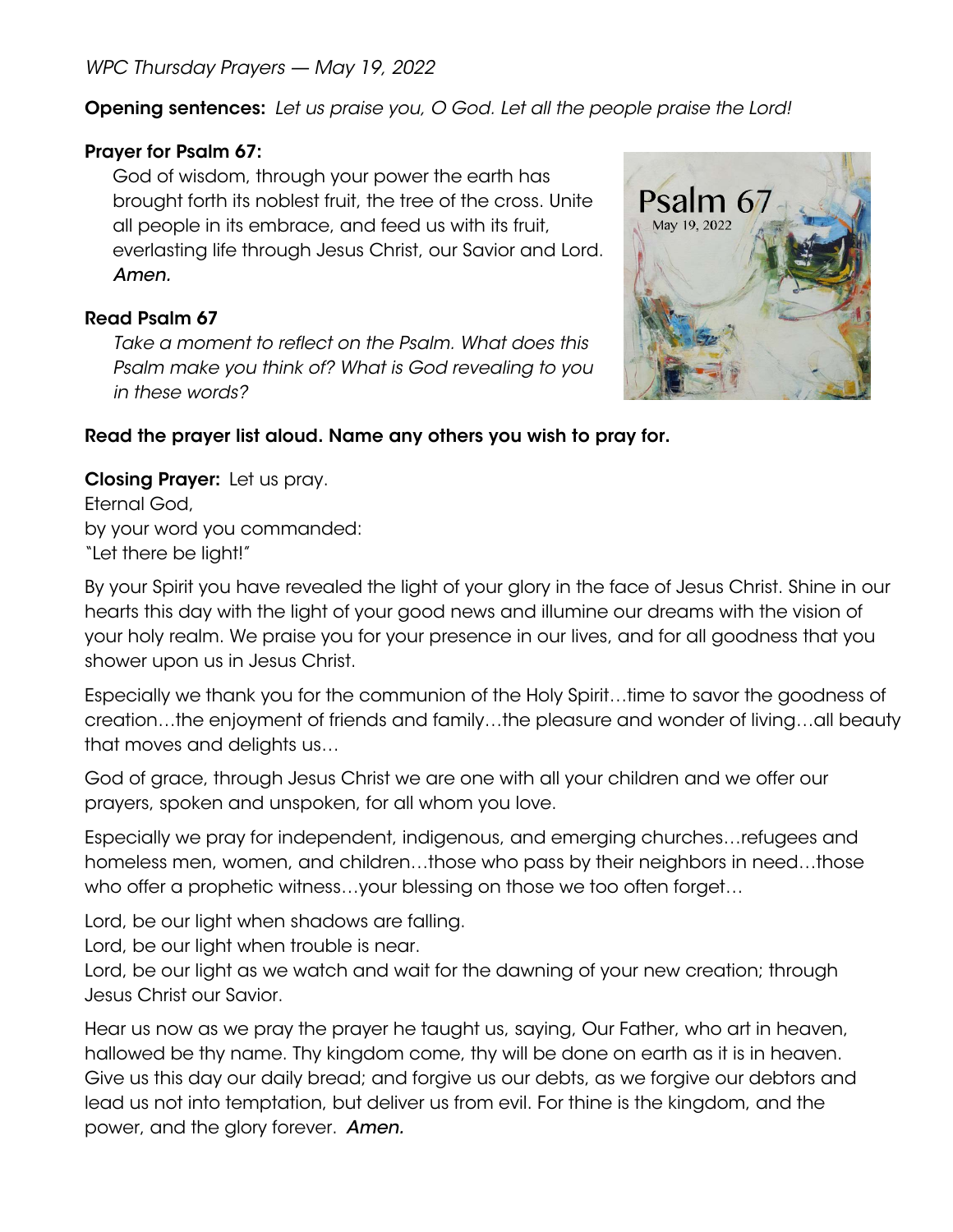## **Prayer Requests for WPC Members**

Kacy and Scott O'Hare and their family upon the May 7 death of Kacy's mother, Barbara Sackett Suzy Fields, Evelyn Farmer, Ann Kriss, John Griffis, Ann Humphreys, Jack Howard, Richard and Marian Robertson, Anne Forrest

### **Friends and Relatives of WPC**

Scott Watson (friend of Mary Frantz and Andy Roberts) The family and friends of Brett Moore upon his recent death (friend of Matthew Wise) Jerry Watson (friend of Dorothy Bentzin) Margaret Ann Lindsey (mother of Ann Wilhelm) Kathleen Wallace (friend of Emily Mika) Valerie Inman (friend of Carol Miller) Audrey Hall (daughter of Celia Bell) Libby Wilhelm (sister of Ron Stevenson) Meredith Simmons (friend of Lesley Fields) Chick and Jerry Smith, Grant and Regan Smith and their daughters, Hallie and Hannah (friends of Brian and Cindy Sullivan) Hannah Whitmore (cousin of Cynthia Hanes) Kelly Maxson and her son, Gus (friends of Kate Oliver and Angela Oliver) John Clark (brother-in-law of Tom and Cathy McGarity) Patricia Broxton (sister of Cathy McGarity) Milner Wilson and Peggy Hilliard (grandfather and mother of Betsy Hilliard) Tom & Nicky Waters and family (friends of Ellen Williams Hensle) David Randle (friend of Ellen Williams Hensle) Kathy and David Kuhn (daughter and son-in-law of Mary Lea Baker) Jacob Reyes (friend of Katie Burns) Larry Fields (father of Lesley Fields) Chris Stevenson (son of Ron Stevenson) Christopher Hoeffner-Ross (son of Marilyn Ross) Sandy Perkins (friend of Jare Smith) Jane and Lee Larkin (parents of Jim Larkin) Rachael, Stephanie, and Julie (daughters of Francys Day) Carolyn Bobo (friend of Sara Rider) Lisa Kimble and her son, Dylan Kimble (friends of Lea Anne Porter and Michael Gianotti) Memory Pohl (daughter-in-law of David and Leslie Pohl) Winnie and Leslie Gage (friends of WPC) James Breckenridge (father of Karen Gernstein) Josh Tomfohr and family (friends of Emily Mika) Marie Johnston (friend of the WOW Steel Magnolias) Bernie Van Der Linde (friend of 'Becca Scoggin) Don Little (cousin of Patricia Boswell) Lucas Gourley and the Gourley family (WPDS child)